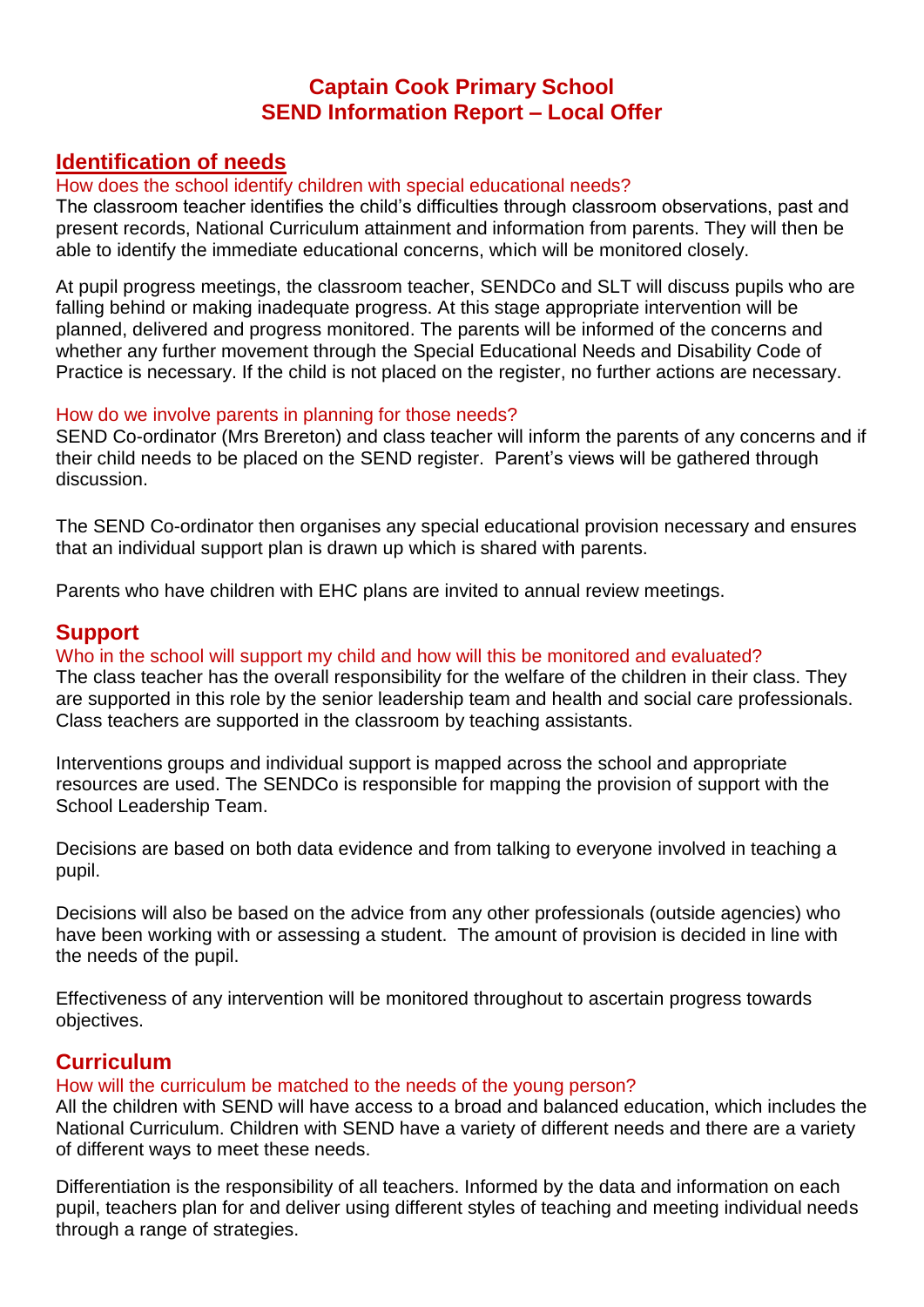All teachers are responsible to plan, prepare and deliver lessons which are differentiated to the levels pupils are working at using quality first teaching and ensuring that targets are stretching and attainable. Children benefit from the support of Teaching Assistants if they need specific support to access the curriculum.

# **Accessibility**

- Captain Cook Primary School occupies a split site with infant and junior schools separated by a short walk that is accessible to all. There is disabled parking at the front of school and all visitors are able to access the main reception via an accessible entrance.
- Most classrooms are wheelchair friendly.
- There is a disabled toilet and changing room.

# **Parental Involvement**

How will both the school and the parent know how the young person is doing and how will the school support the young person's learning?

Parents are encouraged to support their child's learning at home. Homework is provided by class teachers.

Formal parent's meetings take place regularly throughout the school year. Parents are welcome to meet with their child class teacher when required at a time that is mutually convenient.

Parents are invited to an annual meeting to review their child's EHC plan and contribute their child's target setting.

Parents are invited into school regularly to share in a range of activities which include: class assemblies, information sharing meetings, performances and school fairs.

# **Overall Well Being**

## What support will there be for the young person's well-being?

Several members of staff have first aid qualifications. Members of staff are trained annually on administering of epipens and have received and epilepsy training. Epipens and inhalers are kept in the children's classrooms so that they are easily accessible. The school nurse will work with parents and staff to draw up a care plan for children who have epipens.

Medicines prescribed by doctors will need to be administered through the office and the school must have a completed consent form to administer medication. All medication and medication consent forms need to be handed into the administrative staff (Mrs Clay)

# **Specialist Services**

What specialist services and expertise are available at or are accessed by the school/college?

School has access to the following services:

- Speech and language therapy
- Occupational therapy
- Educational psychologist
- Specialist teaching assistant
- School Nurse
- CAHMS
- Social Care & Outreach
- Attendance and Welfare service
- Headstart (counselling service)
- Outreach support from Holmwood, Beverley and The Cleveland Unit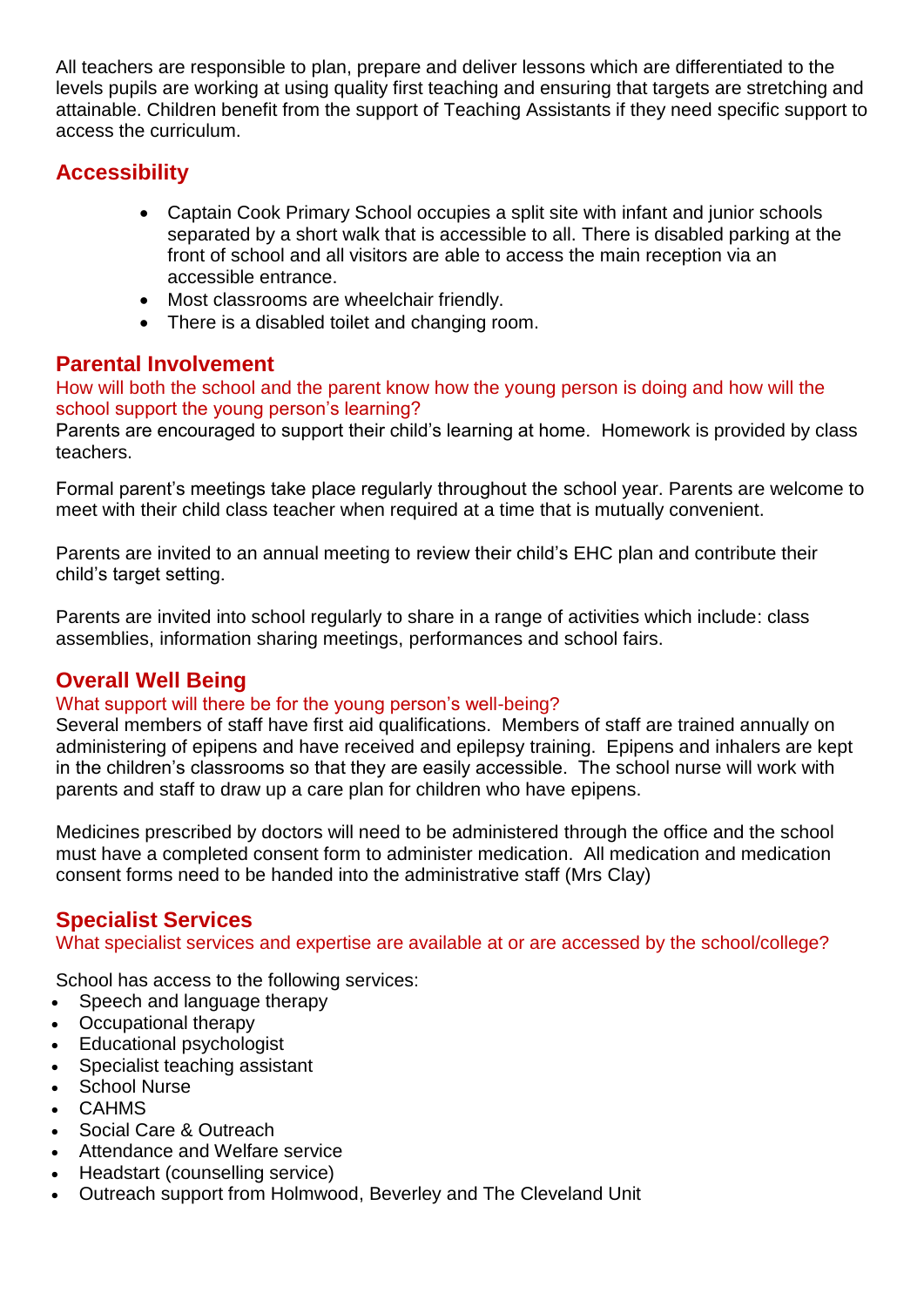# **Staff Training**

What training are the staff supporting children and young people with SENDD had or are having? All teachers have qualified teacher status and teaching assistants have a minimum of a Level 2 qualification. There is an ongoing programme of professional development to ensure teachers and teaching assistants meet the special educational needs of our pupils and stay up to date with current research into teaching and learning.

Staff have a range of specialist qualifications either in a curriculum subject area such as art or in an area of special educational needs e.g. dyspraxia, dyslexia and autism.

## **Activities outside of school**

Our school is committed to providing all pupils with equal access to an enriched and extended curriculum. Residential holidays are organised to centres that all pupils have an opportunity to take part. Visits to local theatres, art galleries, historic sites etc. are used to enhance and enrich the curriculum. Visiting artists and theatre companies allow all students access to cultural experiences.

## **Transition**

How will the school prepare and support the young person to join that particular school and how will it support the transition to the next stage of education and life?

Parents are invited to look around the school and to attend a new parents meeting so we can introduce the team of people who will be working with their child and gather vital information.

Children joining our school in the middle of an academic year do so by arrangement with the head teacher. Our website provides lots of useful information.

When pupils move onto secondary school, teachers liaise with secondary school staff to ensure all vital information is passed on. The Year 6 pupils take part in induction days at their new secondary school at the end of the summer term. Pupils who need extra support with the transition to secondary school will have additional induction days arranged at the convenience of both schools as well as a key member of staff to support them.

## **SEND Resources**

#### How are the school/college's resources allocated and matched to the young person's special educational needs?

The school has an allocated SEN notional budget based on the SEN register for that academic year. From this budget, the school covers the costs of any additional support for children. The budget is allocated based on the needs of the child. If the school believes that they cannot meet the needs of the child with the allocated notional budget, we will apply for extra funding known as 'higher needs funding' from the Local Authority.

# **Further information**

Please click on the link to find out further useful information [Middlesbrough](http://www.middlesbrough.gov.uk/index.aspx?articleid=5166) Council [Government](https://www.gov.uk/government/publications/special-educational-needs-and-disabilities-send-reform-letters) SEND reforms

# **Captain Cook Primary offer for children and young people with SEND**

## **Identification of need**

How does the school/college know if I need extra help?

Your teacher will know you very well and they will make sure that they will plan lessons that help you to learn.